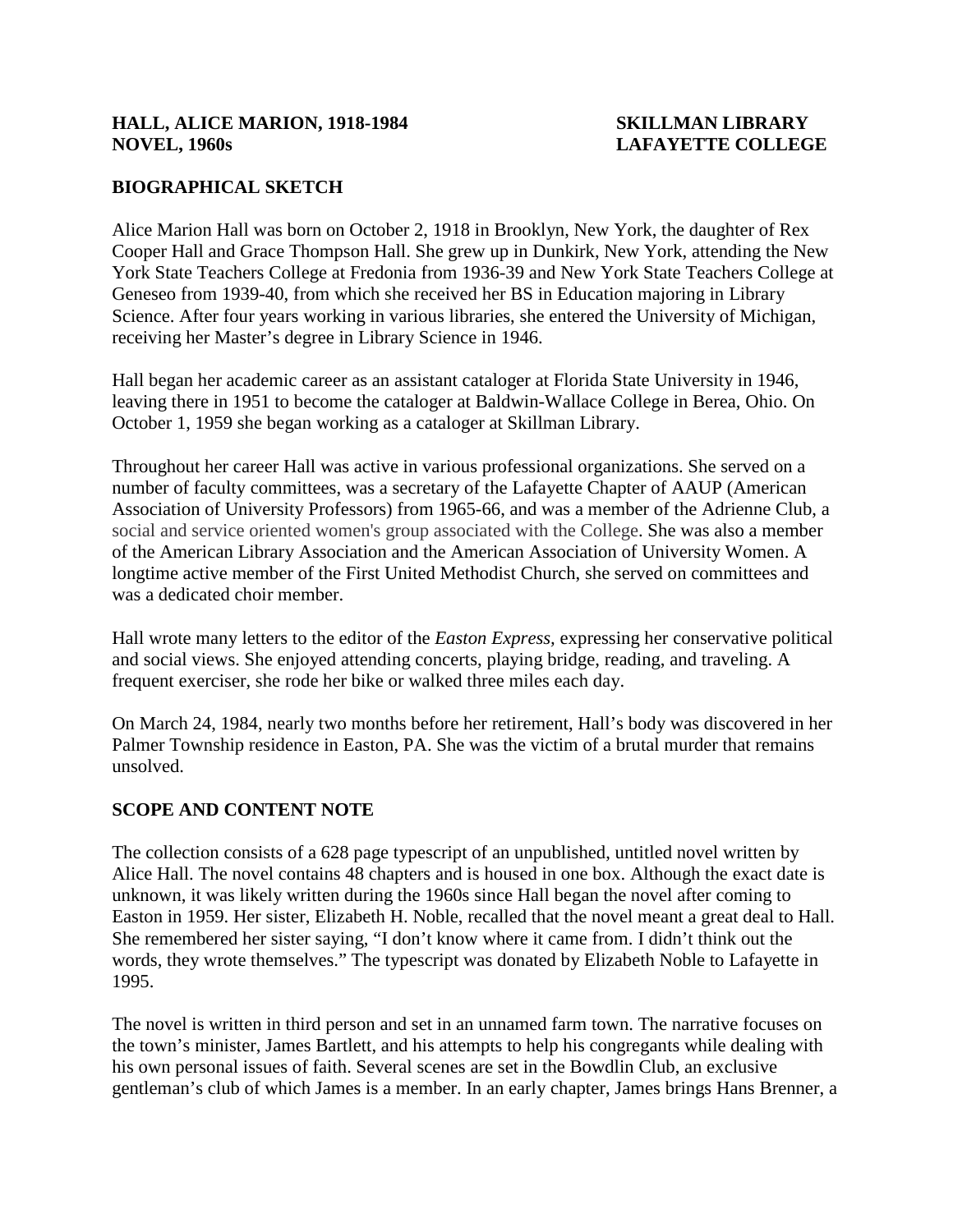German immigrant working as a janitor, into the club and is reprimanded by a bigoted lawyer named Darius Scobie who wants to maintain the club's exclusivity. A man of high principles, James passionately defends Hans. The Bowdlin Club provides an arena for James to engage in battles of wit and intellect as well as argue questions of religion and social justice with his peers.

When a sinister man named Leonard Wolfe comes to town and tries to persuade the farmers to unionize, James embarks on a mission to convert Wolfe from a Communist into a Christian. Wolfe is an embittered man filled with hatred and resentment, who turned to Communism after a troubled childhood in which he endured cruelty and abuse at the hands of his religiously misguided parents. A staunch anti-communist, James declares that, "it would be a great triumph for the Christian faith if Leonard Wolfe could be defeated – and even converted – by the power and force of Christian love instead of by violently throwing him out of the community." James comes to view the mission as a personal test of faith, staking his livelihood and continued belief in religion on its success.

James delivers an impassioned plea to his congregation to support his "great experiment" to change Wolfe by treating him with kindness. He manages to convince several women to organize a community social to which he invites Wolfe, but things don't go exactly as planned when Wolfe's dance partner, Melinda Tracy, becomes infatuated with him. A rebellious girl, Melinda is easily seduced by Communism and its ideals.

James' efforts to convert the "Commie" are met with distrust and outrage by many townspeople. Several of them accuse James of having Communist sympathies. As his skeptical congregation dwindles, James is often discouraged and seeks counsel from Bishop Arden, whose encouragement bolsters his conviction that he is pursuing a worthy cause in attempting to convert Wolfe.

When Wolfe fails to follow his party's orders, they send gangsters to threaten Melinda and beat him up. Arriving in the nick of time, James intervenes when a fight breaks out. However, the incident causes police to suspect James of being a Communist. Wolfe reveals that he was thrown out of the Party.

Further violence ensues when Wolfe is knifed by a rioter and hospitalized. No longer a Communist, Wolfe's gradual character transformation progresses thanks to Mrs. Martinson, who visits him at the hospital and goes out of her way to "mother" him. After being discharged from the hospital, Wolfe accepts James' offer to stay at the parsonage. Bringing a former Communist into his home draws additional suspicion that James is a sympathizer. Darius Scobie and Lloyd Martins form an organization, the Association for the Protection of Religion, to oppose him. Tensions come to a head when the association holds a meeting and Scobie calls for James' removal from office. The riled-up crowd breaks out in violence and James narrowly evades attack.

In the aftermath of the conflict, James continues to hold a position of non-resistance, and many of his parishioners leave in the wake of the scandal. James becomes very afraid when the evil, powerful Reverend Snyder turns against him. Snyder uses his influence to gather a mob to apprehend James at his house, but James manages to diffuse the angry protestors.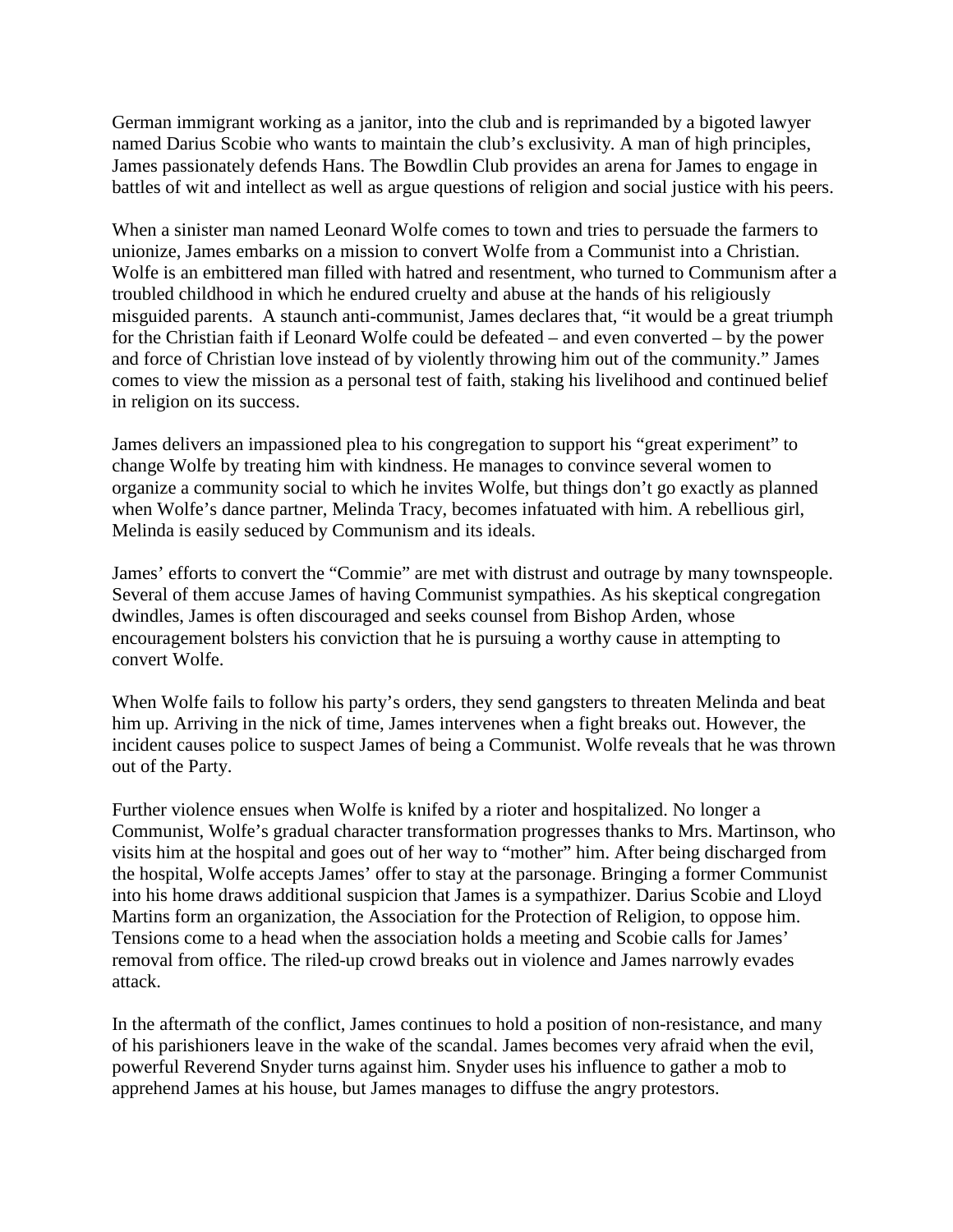Snyder soon strikes again, this time persuading a gang of hoodlums to set fire to the Martinsons' house. Wolfe miraculously saves Mrs. Martinson from the fire but is unable to save himself. Wolfe's sacrifice convinces many of his former doubters that he was in fact a changed man capable of love. James conducts the funeral ceremony and in the final paragraph asserts that his faith in Christianity has been restored.

## **Partial Character List**

**Bishop Arden** – Mentor to James from whom he seeks counsel about his mission to convert Wolfe.

**Denis Barrie** – Member of the Bowdlin Club. Has a wife, Nancy.

**James Bartlett** –Highly principled minister with a penchant for interfering in the lives of his congregants. At times insecure about his profession and doubtful of his beliefs, James' faith is reaffirmed when his obsessive mission to convert communist Wolfe into a Christian succeeds. **Geneva Bassett** – Suicidal woman whose life is saved when James convinces her it is worth living. Owes her life to James and frequently sings his praises.

**Hans Brenner** – A gentle, modest German refugee who works as a janitor at a school and at James' church. He lost four daughters in Nazi and Communist prisons.

**Don Field** – A boy who was like a son to James. He is devastated after finding out his father was a thief but with encouragement from "Uncle James" he makes amends with his father.

**Jerome Field** – Don's father. Once a thief but now an honest man who claims that the reason he stole was for the benefit of his son.

**Mrs. King** – James' housekeeper and an excellent cook. She nearly quits her position after losing business due to James' suspected association with the Communist Party.

**Lloyd Martins** – A farmer whose son is killed by Communists in the Korean War. Martins takes out his anger at the Party by opposing James and co-founding the Association for the Protection of Religion to oust James from office.

**Jed Martinson** – Farm owner. Has a wife and two sons, Bob and Joe, who also work on the farm.

**Mrs. Martinson** – Wife of Jed Martinson. She becomes close with Wolfe while visiting him in the hospital and he eventually calls her "Mom." Her kindness allows Wolfe to experience love and he rescues her at his own peril when her house is set on fire.

**Eric Richards** – A doctor and member of the Bowdlin Club.

**Calvin & Henrietta Wolfe** – Leonard's extremely religious parents who abuse him during his childhood.

**Leonard Wolfe** – A tortured man whose traumatic upbringing left him filled with hatred and led to his involvement with the Communist Party. Wolfe attempts to convince the town's farm workers to unionize but nearly all are disgusted by him. He is later rejected from the Communist Party and eventually becomes a changed man thanks to James' efforts to transform him through kindness.

**Darius Scobie** – Bigoted lawyer who wants to maintain the exclusivity of the Bowdlin Club. One of James' biggest rivals who co-founds the Association for the Protection of Religion in an attempt to remove James from office.

**Reverend Snyder** – An evil, powerful man with a deep hatred for Communism. Snyder uses his influence to threaten James.